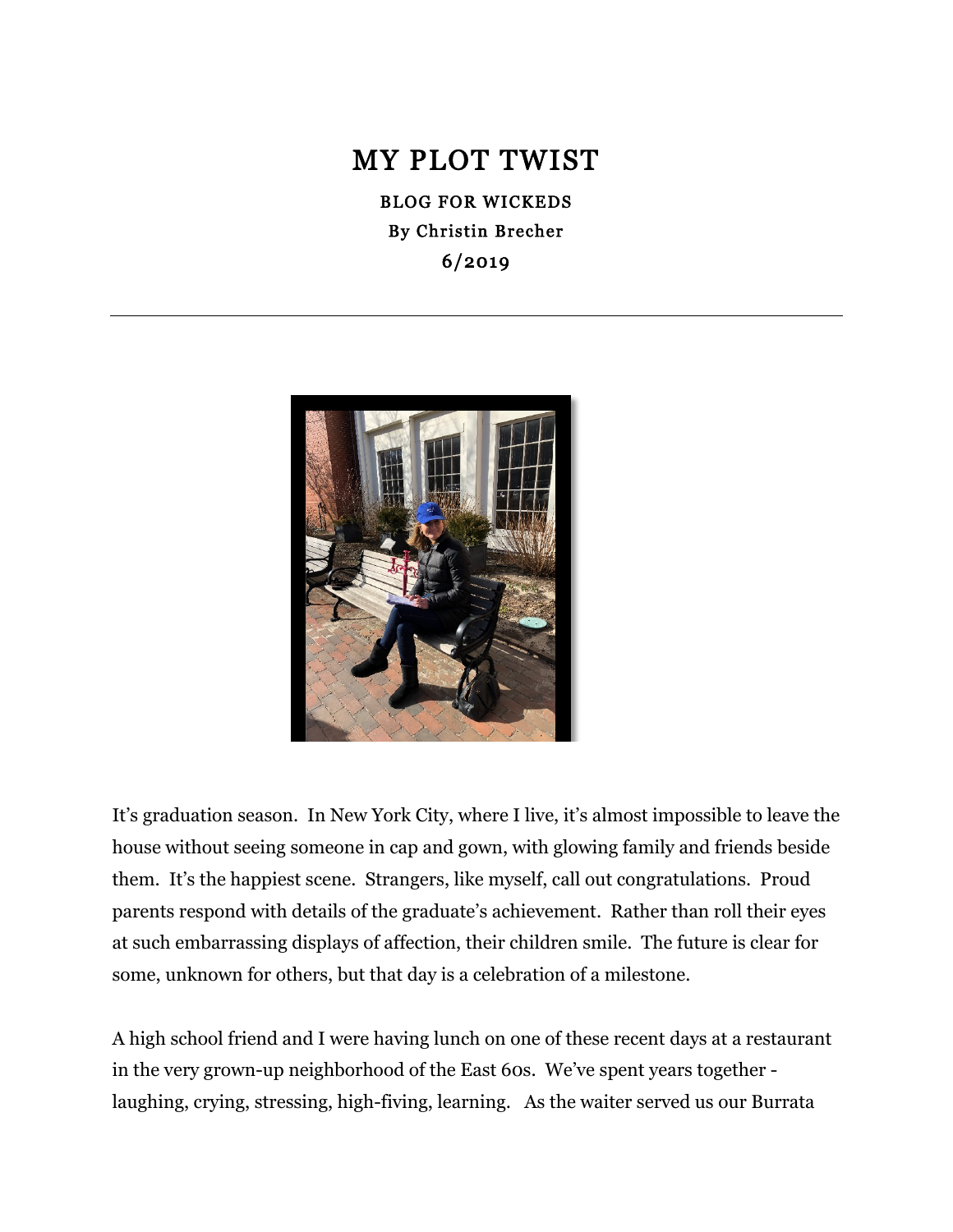salads with grilled lentils, my friend said to me, "If I could do it all again, I wouldn't have worried so much." Then, we laughed. As New Yorkers, it's an impossible concept.

On my walk home, however, I remembered a vision I'd had of the future, during the days before my own high school graduation. In it, I was having lunch with my friend and two other classmates as adults, at a restaurant like the one we'd just left. Each of the women had found success in their chosen field, but I could not "see" my place at the table. Of course, if someone had told me back then that I'd arrive to our get-together as a mystery writer, I'd have taken my friend's advice above and not worried so much about where the road might lead me. The reason is simply because writing the Nantucket Candle Maker Mysteries is a dream come true, but one I discovered well down the road.

The series seems like a no-brainer now. The stories weave together my love of mysteries, of Nantucket, and my admiration of strong women who get the job done while keeping their lives intact. Writing them, however, was a journey in getting out of my comfort zone. My husband jokes that I'm the kind of person who makes lists for my lists. I like a map. What was most delightful about writing these books, however, is that they came about not because I saw myself at the table as a writer, but because they were part of a journey into the unknown.

After I left a career in the corporate world to raise my kids, I began to write as a personal challenge. We were living in London at the time. It was often rainy, we had a fireplace, there was a really lovely garden across the street. I bought a notebook. To my surprise, writing became a new passion. Wherever we moved, whatever chapter came next for us, I brought my notebook with me like a security blanket. On a practical level, writing was cheap and portable. On an intellectual level, I had a new challenge every day – a scene, a character, a beginning, middle and end.

Now my kids are heading toward their own high school graduations, and I have three books ready for publication. Feeling old(-ish) and wise, I tell my kids to welcome these plot twists in life. And, also, not to worry so much.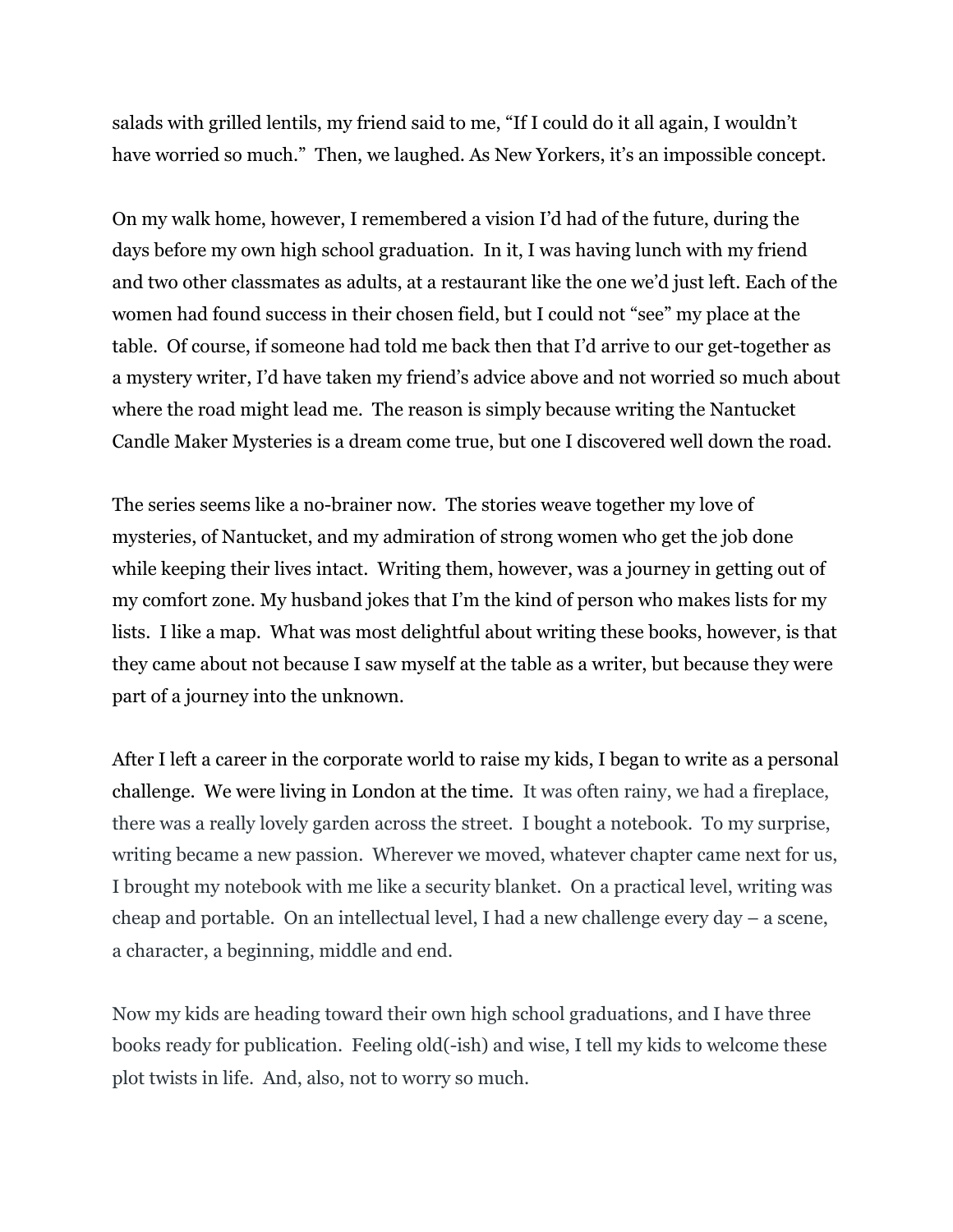### READER QUESTION

Have you ever stepped outside of your comfort zone only to find a new talent or passion which has become part of your life? Is there one on your list you'd like to try?

## BIO

Christin Brecher resides in New York City. She attended Connecticut College where she studied art history, Italian and theater before pursuing her masters at the Columbia Business School. She began her career in television production at the A&E Network, HBO and PBS before moving into business development at Time Incorporated. Murder's No Votive Confidence, the first of the Nantucket Candle Maker Mysteries, is her debut novel.

## MURDER'S NO VOTIVE CONFIDENCE SYNOPSIS

*Nantucket candle store owner Stella Wright specializes in creating unique candles for every occasion. But someone sets the stage for murder when a Memorial Day celebration becomes a wedding to die for . . .*

Jessica Sterling's candlelight-themed nuptials promises to be the perfect kick-off to the summer's first official holiday weekend. Stella's thrilled to have been chosen to provide the decorative centerpiece for the wedding ceremony: a two-foot-tall scented unity candle—a symbol of the happy couple's love. But it looks like the bride-to-be's uncle won't be walking his niece down the aisle after he's found dead. The murder weapon is Stella's seemingly indestructible candle, now split in two.

When a beloved local bartender is arrested, Stella's sure a visiting police captain running the case made a rush to justice. With superstitious brides-to-be canceling orders and sales waxing and waning at her store, the Wick & Flame owner decides to do some sleuthing of her own. Abetted by a charming reporter and challenged by the town's sexiest cop, Stella's determined to shine a light on the truth and uncover a killer who's snuffing out her own flame.

### LINKS

- Website: christinbrecher.com